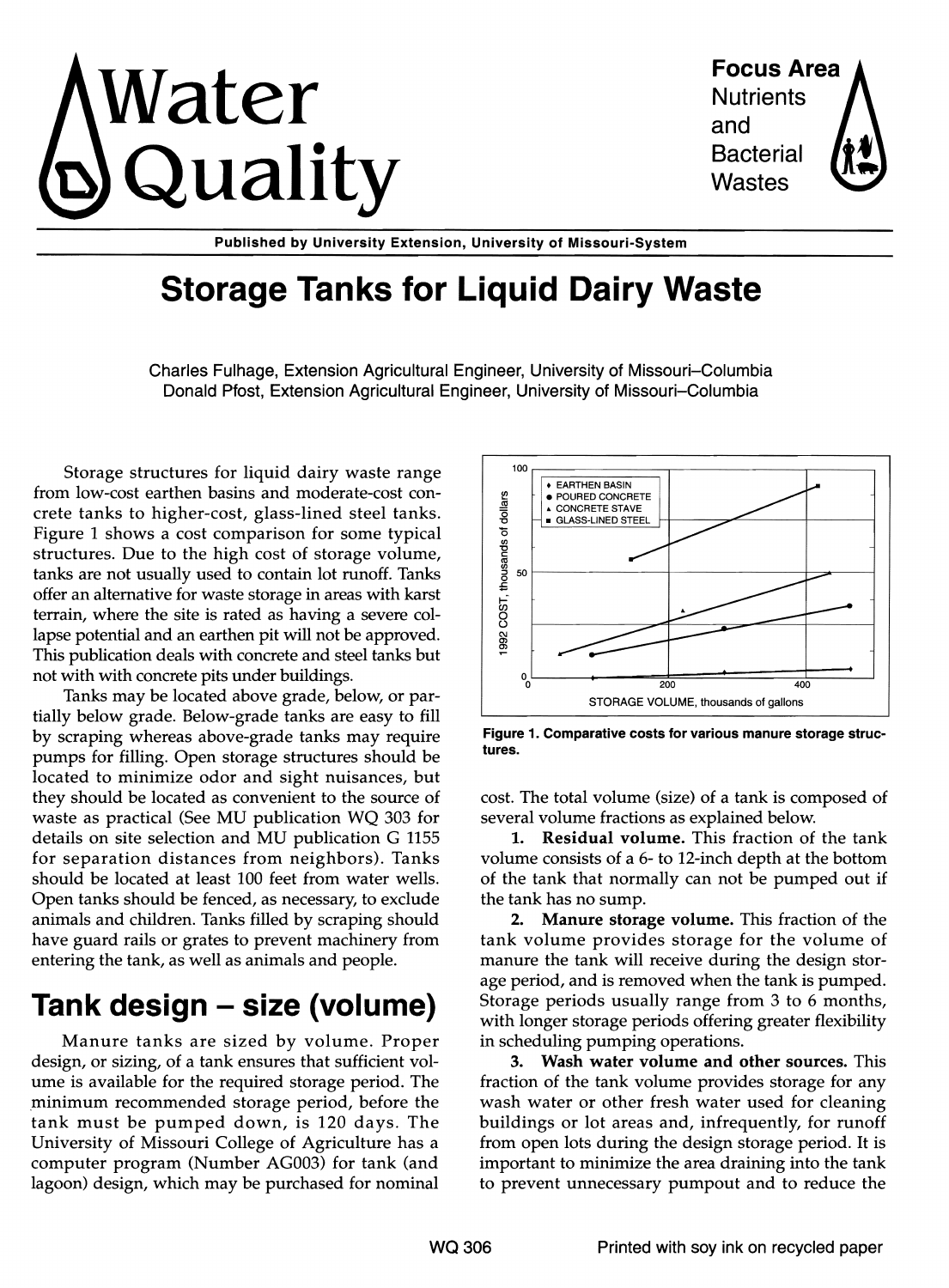to prevent unnecessary pumpout and to reduce the required tank size (cost). Wash water and runoff from lots can be stored at much lower cost in a lagoon.

Volume components affected by rainfall (runoff volume and rainfall/evaporation volume) must be determined based on the wettest year in 10 years for MDNR approval. Runoff from roofs and concrete lots for the wettest year out of 10 ranges from 2.9 feet/year in northwest Missouri to 4.2 feet/year in southeast Missouri.

4. Net rainfall/evaporation on the tank surface. This fraction of the tank volume provides storage for the net gain of rainfall over evaporation on the surface of open-top tanks. For the wettest year out of 10, the rainfall minus evaporation varies from about 0.9 feet/year in northwest Missouri to 2.5 feet/year in southeast Missouri (Ref. Table 4 in Missouri Manual 121, Missouri Department of Natural Resources.).

5. Safety Volume Depth. Pumping operations should be initiated before the tank is full to assure that space (safety volume) is always available to hold the 25-year, 24 hour storm (6 inches in Missouri). The MDNR guidelines call for pumping the tank when the water level is 1 foot or more below the full pool level, if minimal open lot area contributes input to the tank. This allows for the recommended 6 inches of freeboard if a 6-inch storm occurs when the liquid level is one foot below the top of the tank.

If the open-lot surface area contributing to the pit inflow is greater than 70 percent of the tank area, the safety volume depth is computed using the following formula:

Safety Volume Depth = 0.67 ft +

\nSo 
$$
1 + 2 + 3 = 0
$$

sq. ft. tank liquid surface area

 $0.5$  ft.

Figure 2 shows the volume fractions considered in the design of dairy waste tanks in Missouri.

Table 1 lists typical tank sizes for various herd sizes in Missouri. These values are averages only and



Figure 2. Schematic of volume fractions in manure tank design.

Table 1. Typical sizes of open-top dairy waste tanks receiving no wash water or outside lot runoff in an area of Missouri with 42-inch average annual rainfall, with allowance for a total of 18 percent dilution water to facilitate agitation and pumping, that can't be pumped out (volume gallons does 120-day storage period. Assumes 6-inch not include these two 6-inch depths). board at top of tank and 6-inch depth at bottom free-

|             |         | 8-foot deep   | 14-foot deep         |
|-------------|---------|---------------|----------------------|
| No. milking | Volume  | Tank Diameter | <b>Tank Diameter</b> |
| cows        | qallons | feet          | <u>feet</u>          |
|             |         |               |                      |
| 50          | 98,400  | 50            | 36                   |
| 100         | 196,800 | 69            | 51                   |
| 150         | 295,200 | 85            | 62                   |
| 200         | 393,600 | 98            | 72                   |
| 300         | 590,400 | 120           | 88                   |
|             |         |               |                      |

should not be used in lieu of a specific design. For more details on waste tank design, refer to MU publication M 115, "Animal Waste Management - Planning *and Designing Guidelines."* 

Tank depths from 8 to 20 feet are typical. Deep tanks offer the following advantages.

- 1. A smaller surface area requiring less space.
- 2. Minimum odors.
- 3. Efficient use of mechanical agitation.

## Tank design – structural

The interior hydrostatic wall pressure for structural design is 60 lb/ft<sup>2</sup>/ft. Design loads on the exterior of walls consist primarily of lateral earth pressures, surcharge pressures and hydrostatic pressures. Earth pressures vary with backfill soil type and compaction, with equivalent fluid pressures ranging from 30 to 115 lb/ft<sup>2</sup>/ft. Where heavy equipment may operate within 5 feet of the wall, the wall should be designed for a minimum additional  $100$  lb/ft<sup>2</sup> surcharge pressure uniformly distributed over the exterior wall height. Exterior hydrostatic pressures vary with the water table level and degree of drainage. Tank covers must be designed for dead loads, and equipment and livestock loads, if applicable.

### Concrete tanks

To be approved by the Missouri Department of Natural Resources (MDNR), and the Soil Conservation Service (SCS) for cost-sharing by the ASCS (Agricultural Stabilization and Conservation Service), concrete designs should meet minimum standards of the Midwest Plan Service (MWPS).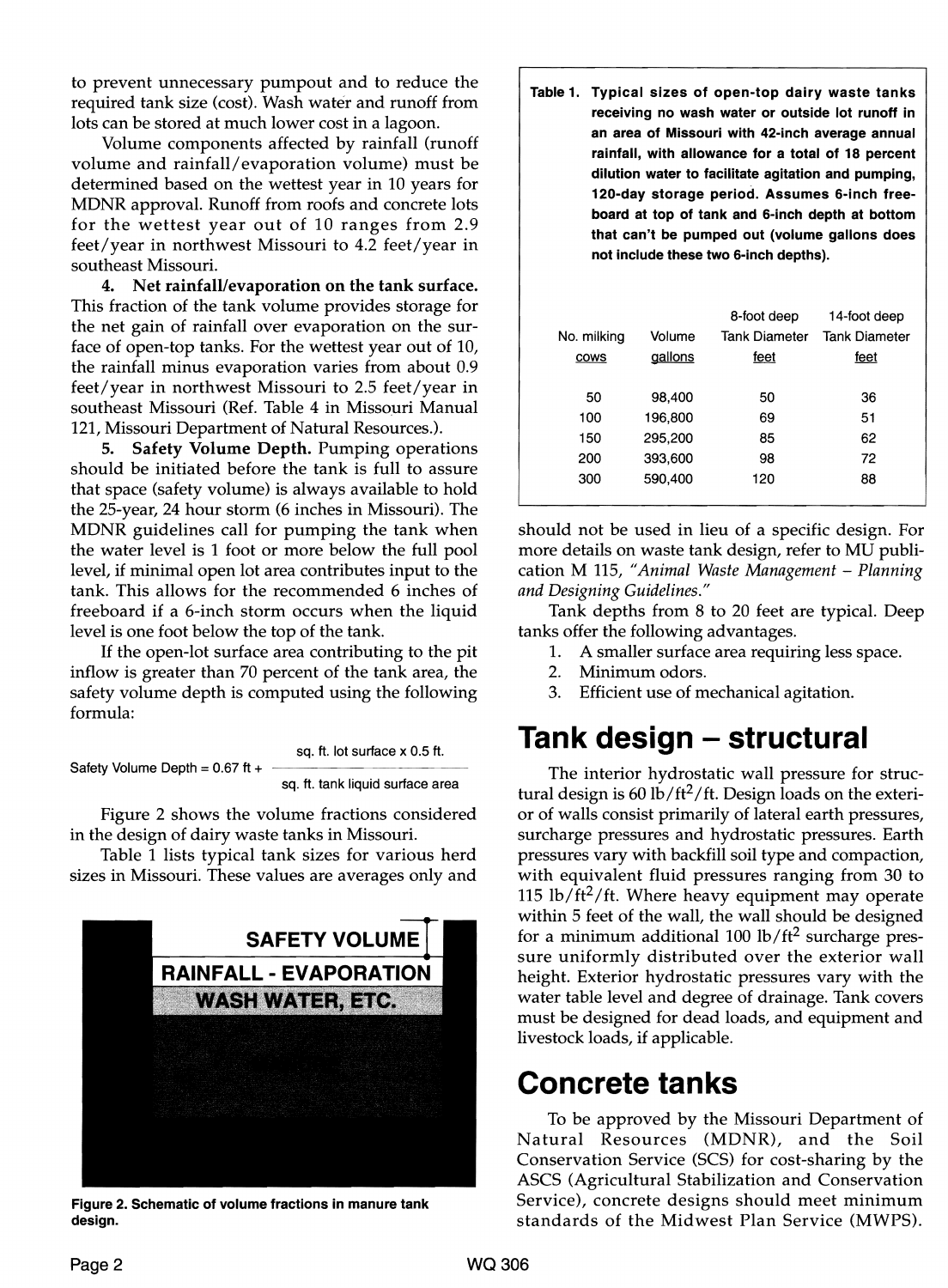Typical plans for monolithic reinforced concrete tanks may be found in the following MWPS publications: TR-4, "Welded Wire Fabric in Concrete Manure Tanks"; TR-9, *"Circular Concrete Manure Tanks (above or below-ground),"*  TR-10, *"Beams for Open-Top Manure Tanks (belowground),"* and Plan No. *74303, "Liquid Manure Tanks (rectangular, belowground, with concrete cover)."* Properly designed concrete stave tanks are also acceptable. Structural analysis and designs should conform to rele-<br>vant codes and engineer-



vant codes and engineer- A full concrete manure storage tank with the surface covered with floating bedding. The fence<br>ing standards. Prevents accidental entry into the tank. prevents accidental entry into the tank.

Design guidelines for

tanks can be found in ASAE EP393.1, *"Manure Storages,"* SCS Standard & Specification No. 313, *"Waste Storage Structure,"* and MWPS-1 (Midwest Plan Service) *"Structures and Environment Handbook."*  The following design criteria are taken from these publications:

Concrete tank design should conform to the American Concrete Institute's Building Code for Reinforced Concrete (ACI 318). Inward and/or outward forces on tank walls, especially on non-circular tanks, requires the design of highly-reinforced, costly walls. To minimize the required wall section for the top of straight concrete walls that have no support for outward or inward deflection, a common practice is to cast a thickened section at the top of the wall or to cast an integral, outward slab to greatly increase the section modulus. On circular concrete-stave tanks, steel hoops are sized and/or spaced to withstand the higher pressures at the bottom of the wall. Typical concrete tank heights range from 8 to 16 feet.

## Glass-lined steel tanks

Glass-lined steel tanks are usually purchased from a company which provides a tank designed to withstand the 60 lb/ft<sup>2</sup>/ft hydrostatic load imposed by the contained liquid, and exterior wind loads. Steel tanks should conform to the American Institute of Steel Construction Specifications for the Design, Fabrication, and Erection of Structural Steel for Steel Buildings. Typical steel tank depths range from 10 to 25 feet.

## Transferring waste to storage

Wastes in the slurry form are usually transferred to storage tanks by scraping or by using a pump designed for semi-solids. Semi-solids may be scraped directly into the tank, usually from a push-off slab, or scraped into a reception pit and pumped into the storage tank.

Reception pits are usually designed with capacity for one day's waste production; a pit 8 feet long, 4 feet wide and 6 feet deep will serve a 100-cow herd.

Reception pits receiving lot runoff must be equipped with automatic pumping units to prevent an overflow of the reception pit during a rainfall event.

## Agitation

Bedding and fibrous material will break down very slowly, or not at all in a tank. Non-degradable material leads to sludge buildup and/or crusts forming on the surface, both of which require vigorous agitation in order to properly pump out the tank. Agitation during pumpdown is advised to eliminate sludge and solids settling during pumpdown. Agitation is accomplished by using high-horsepower, propeller-type agitators or recirculation with highcapacity pumps.

#### Access ramps

Access ramps, slabs, and pumping/agitation platforms should be provided as needed for allweather access to the tank with agitating, pumping and/or hauling equipment. Ramps should be no